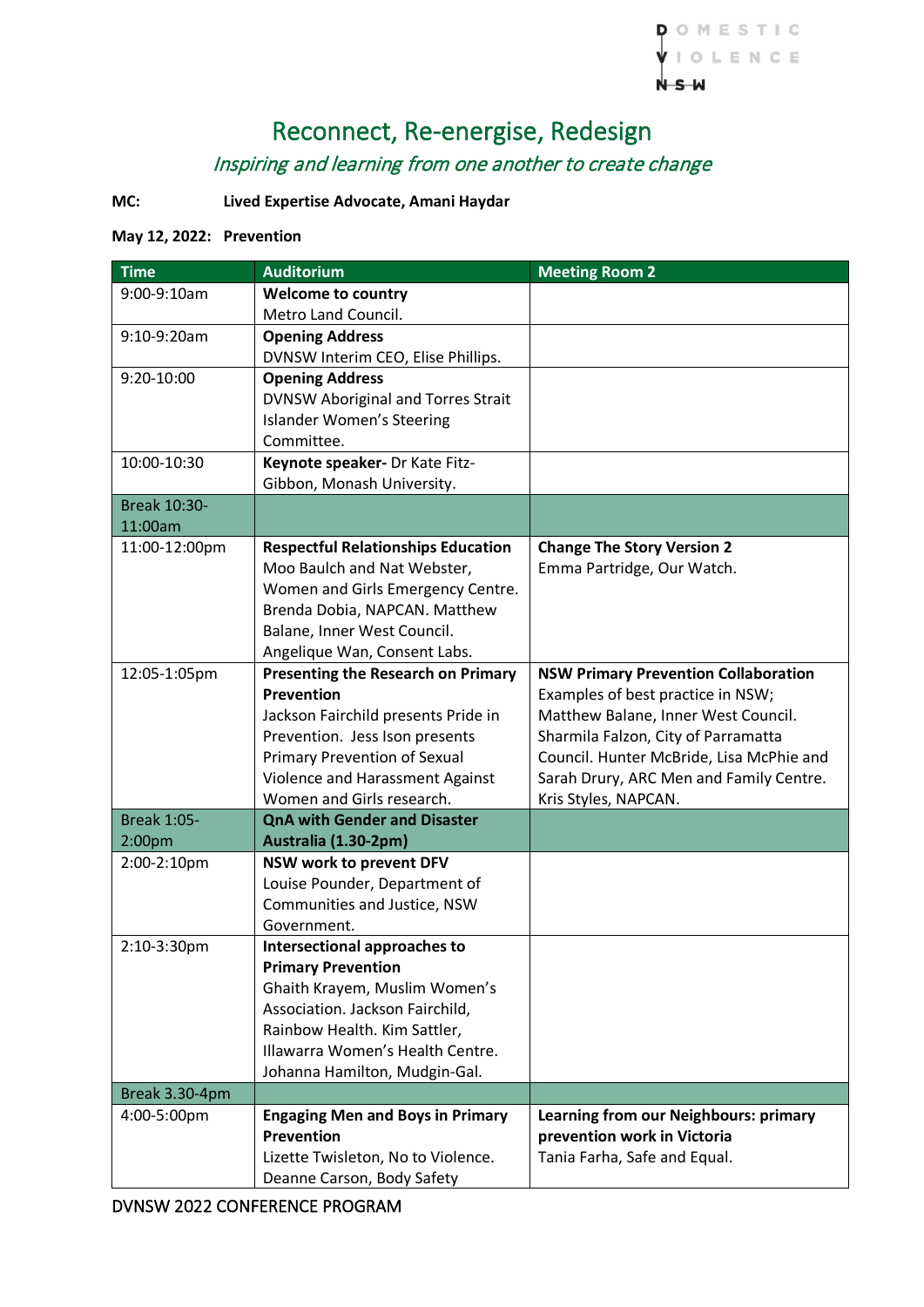

|                       | Australia. Michael Hail, Jesuit Social |  |
|-----------------------|----------------------------------------|--|
|                       | Services. Kristoff Adelbert, ACON.     |  |
| $\sqrt{5:00}$ -6:00pm | <b>Post Conference Drinks</b>          |  |

#### **May 12, 2022: Prevention**

| <b>Time</b>      | Meeting Room 5 - Level 1                                                                                                                                                                                                        |                                                                                                                  |
|------------------|---------------------------------------------------------------------------------------------------------------------------------------------------------------------------------------------------------------------------------|------------------------------------------------------------------------------------------------------------------|
| $2:00 - 5:00$ pm | <b>People with Disability Australia</b><br><b>Training</b><br>People with Disability Australia will<br>provide training and resources for<br>DFV Services to better support<br>people with a disability.<br>Mel Harrison, PWDA. | You must be registered to attend this<br>event as numbers are limited.<br>Email events@dvnsw.org.au to register. |

### **MC: Lived Expertise Advocate, Amani Haydar**

#### **May 13, 2022: Response**

| <b>Time</b>     | <b>Auditorium</b>                       | <b>Meeting Room 2</b>                          |
|-----------------|-----------------------------------------|------------------------------------------------|
| $9:00-9:05am$   | Welcome and acknowledgement of          |                                                |
|                 | country                                 |                                                |
|                 | Amani Haydar.                           |                                                |
| $9:05-9:10am$   | Introduction to day 2                   |                                                |
|                 | Annabelle Daniel, DVNSW Chair.          |                                                |
| $9:10-9:20am$   | <b>Ministerial address</b>              |                                                |
|                 | Hon. Natalie Ward.                      |                                                |
| 9:20-9:30am     | <b>Shadow Ministerial address</b>       |                                                |
|                 | Hon. Jodie Harrison.                    |                                                |
| $9:30-10:30$ am | <b>Children, Young People and DFV</b>   | <b>First Nations Yarning Circle</b>            |
|                 | Presented by Zoe Robinson, the          | Defining First Nations women's cultural        |
|                 | Advocate for Children and Young People, | obligations and financial abuse                |
|                 | alongside youth advocates.              | facilitated by Dixie Link-Gordon,              |
|                 |                                         | Women's Legal Service NSW.                     |
| Break 10:30-    |                                         |                                                |
| 11:00am         |                                         |                                                |
| 11:00-12:00pm   | <b>Policing of DFV in NSW</b>           | <b>Culturally Appropriate Housing Services</b> |
|                 | NSW Police Commissioner Webb or         | and supports for Aboriginal and Torres         |
|                 | representative. NSW Police Aboriginal   | Strait Islander women and children             |
|                 | Liaison Officer Kelly Rose. Bridget     | Monique Wiseman, Homelessness NSW.             |
|                 | Mottram, DVNSW. Kate Fitz-Gibbon,       | Mary Ronayne, Domestic Violence                |
|                 | Monash University.                      | Service Management. Nattlie Smith,             |
|                 |                                         | Aboriginal Housing Office.                     |
|                 |                                         |                                                |